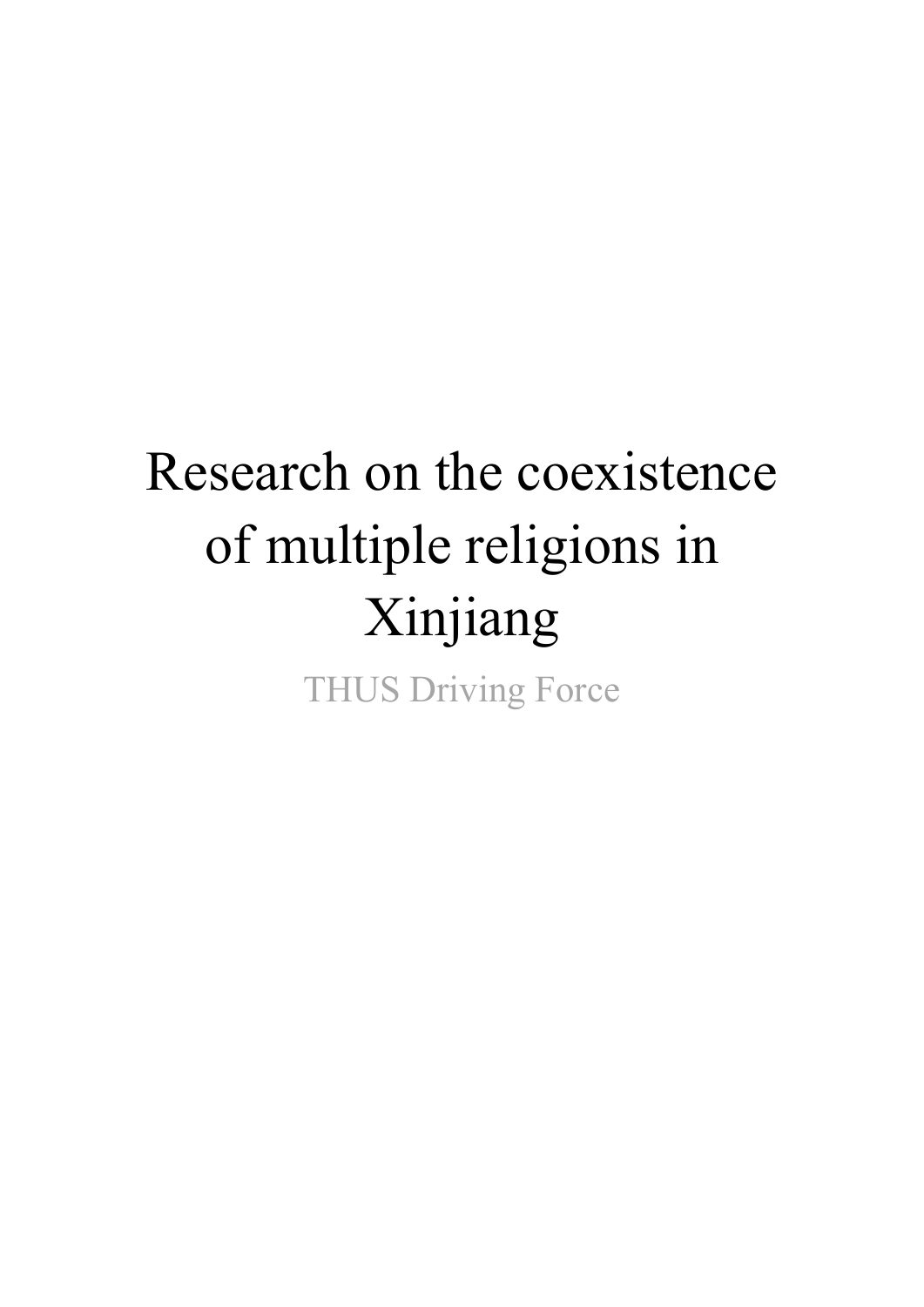#### **Abstract**

As the geological position determines Xinjiang in a multi-culture and multi-ethnic place, different religions coexist in the region since a distant time. This paper discusses the different factors that affect the formation of multiple religions coexisting and Islam as the main religion in Xinjiang, such as war, policies, economy, transportation, etc. Modern changes in technology, media and education also have influences on religions in Xinjiang nowadays.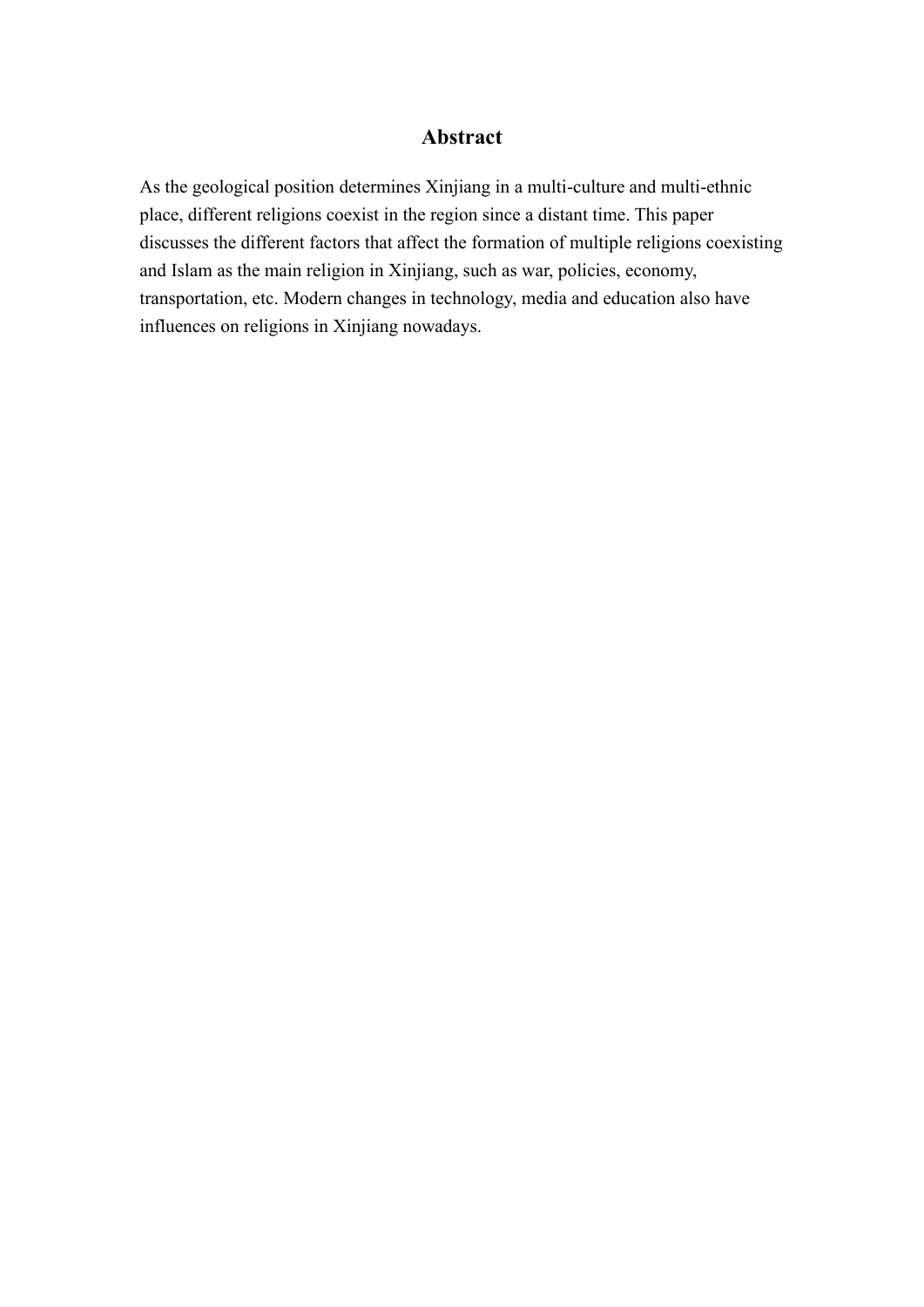# **Chronology [1]**

The development of religions in Xinjiang can be generally divided into 4 periods: Primitive religion, the coexistence of multiple religions with Buddhism as the main religion, the coexistence of multiple religions in which Buddhism and Islam were the main religions, and coexistence of multiple religions with Islam as the main religion.

From the distant past to about  $4<sup>th</sup>$  century BC, the main religion in Xinijang is the local *primitive religion* and the *Shamanism* which derived from the primitive belief.

Between the 1<sup>st</sup> and the 5<sup>th</sup> century BC, the first foreign religion, **Zoroastrianism**, through the Silk Road from Persia. It was once popular but after the Song Dynasty, with the introduction of Islam, it gradually declined.

At around the 1<sup>st</sup> century BC, **Buddhism** spread to Xinjiang through Kashmir, and then to all along the Silk Road. At approximately the  $4<sup>th</sup>$  and  $5<sup>th</sup>$  century AD, Buddhism became the main religion. Between the  $5<sup>th</sup>$  and  $7<sup>th</sup>$  century AD, it gradually declined with the unstable society.

During the 4<sup>th</sup> and 5<sup>th</sup> century AD, *Taoism*, which derived from the eastern part of China, spread to Xinjiang where the Hans lived. Along the way, it absorbed some ideas in Buddhism and became part of Xinjiang's multiple religions.

Around the 6<sup>th</sup> century AD, *Manichaeism* spread into Xinjiang with people moving along the Silk Road for settlement and business. In the middle of the ninth century, when the Uighurs, who were believers in Manichaeism, moved westward to Xinjiang, they promoted the development of the religion in the region. They left many temples, grottoes and murals. But with the Uighurs converting to Buddhism, Manichaeism declined.

During around the 6<sup>th</sup> century AD, *Nestorianism*, which was derived from Christianity in ancient China, spread across Xinjiang because of the religious freedom policy implementing at that time. After the Yuan dynasty, Nestorianism basically disappeared in the region.

At around late  $9<sup>th</sup>$  century AD and  $10<sup>th</sup>$  century AD, the establishment of the Great Mosque in Artux and the acceptance of Islam by Sultan Satuq Bughra Khan who was the king of the Karakhanids Kingdom have become an important symbol of the introduction of *Islam* into Xinjiang.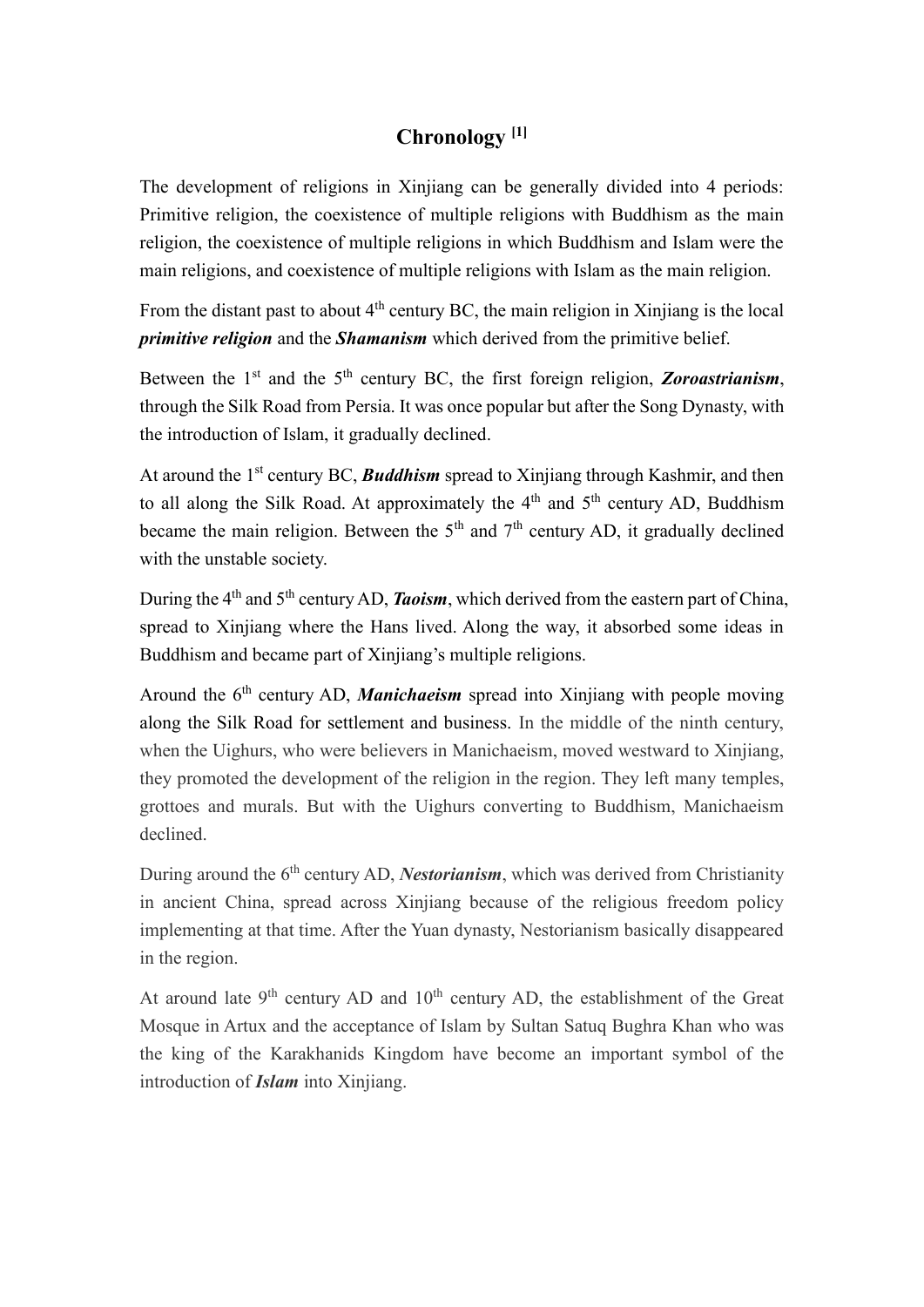#### **Geology**

Mount Tianshan divides Xinjiang into northern and southern parts. The main terrain part of XinJiang is the Tarim Basin.

The southern part is the well-known desert Taklimakan, and in the north lies the arid

gobi. Out of its border, in the south is the highest plateau in the world——the Tibet Plateau. Its western boundary links to the middle Asia, which provided a path for the western civilization to expand in the past——the well-known Silk Road<sup>[2]</sup>.

The average evaporation level for many years was over 1.7m, and on the other hand, the average water drop level there was only about 55mm per year. The majority of the land is covered by lifeless sands, with sparse oases embellishing it  $[3]$ .



The low vegetation coverage rate resulted in the generally fragile and harsh ecological environment for human to survive and reproduce.

Predictably, the agriculture there is oasis-farming by and large, assisted by graziery, which leads to a very interesting fact. The widely but sparsely spread oases also determined the patterns of local tribes and communities to be relatively secluded. Consequently, with the lack of sufficient interactions within these scattering tribes, cultural diversity emerged, providing a breeding ground for different religions.

Also, in this pivotal area, through the silk road, cultures from the west and east often collided. And with the occurrence of trades and transactions, missionaries alongside the caravan would also bring in the influence of distant culture, including the exotic religion, Islam [4]. According to the documents, the Muslims entered Xinjiang the first time in Tang Dynasty, during which the county was rather remote from central government, and the emperor was just unable to take it fully under control  $[5]$ . The loss of it always alternated with its retrieval. Being away from this centralized ruling power did preserve the culture difference as well [6].

To sum up, with aids of the cultural instillation through silk road and the natural advantage of geology for conserving multi-culture, we get different religions in XinJiang until today.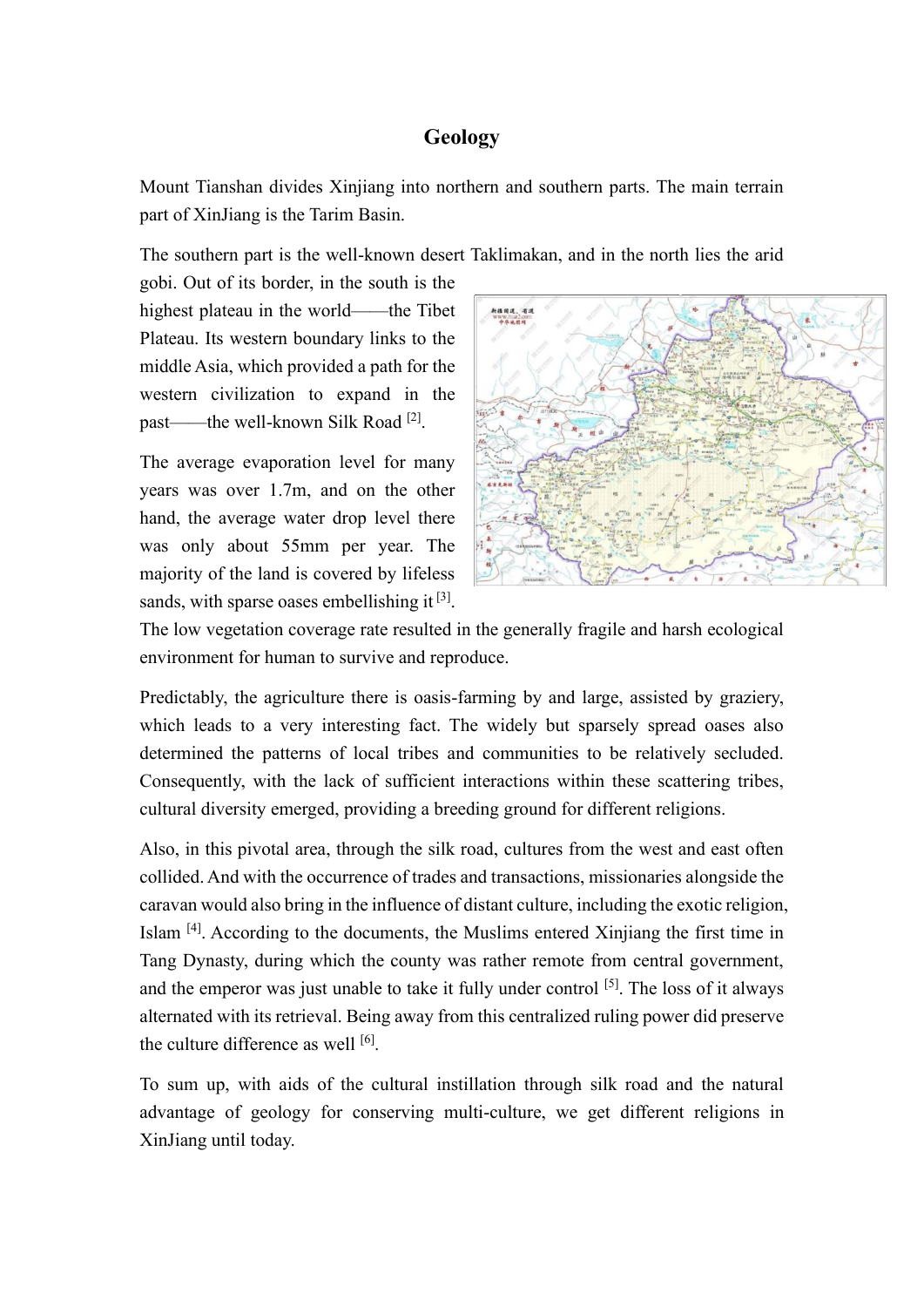## **Techno-economic**

#### **The development of transportation [1]**

As traffic continued to develop throughout the centuries, different religions were introduced into Xinjiang, thus creating the current situation of Xinjiang as an area with multiple religions.

#### **1. Primitive religion**

During this period of time, people believed in the sun, the moon, ancient totems and their ancestors. People relied on carriage as means of transportation; therefore, cultural exchange was mainly restricted in a small area. Poor traffic conditions at that time prevented other religions from being introduced into Xinjiang.

#### **2. The coexistence of multiple religions with Buddhism as the main religion**

Zoroastrianism was the first foreign religion introduced into Xinjiang. Between the 5th century BC and the 1st century BC, the Zoroastrianism was introduced into Xinjiang from Persia (nowadays Iran). In 221 BC, Emperor Qinshihuang unified mainland China. In order to strengthen local control, the centralized state abolished the checkpoints between the previous six countries, which promoted the development of the nationwide transportation network and facilitated the exchanges between localities. A nationwide transportation network has initially taken shape, extraterritorial transportation has been opened up, and transportation modes have begun to show a diversified development trend. This contributed to the introduction and popularize of Zoroastrianism in Xinjiang.

At about  $1<sup>st</sup>$  century BC, Buddhism was introduced to Xinjiang from ancient India along the Silk Road. The Silk Road is a land transportation route that traversed Asia. From the 2nd century BC to the 13th and 14th century AD, the Silk Road was an important channel for economic and cultural exchanges between China and India, ancient Greece, Rome, and Egypt. Merchants from Central Asia and West Asia came to China along the Silk Road and introduced Buddhism to Xinjiang. Along time, Buddhism became the religion with the longest spread, the largest number of believers, the greatest social influence and the richest cultural heritage in Xinjiang's history.

Taoism is a native religion of China, which was born in the 2nd century AD and was introduced to Xinjiang during the Wei, Jin and Southern and Northern Dynasties (4- 5th century AD). The period of Wei, Jin, Southern and Northern Dynasties was a period of division and integration in Chinese history. Transportation developed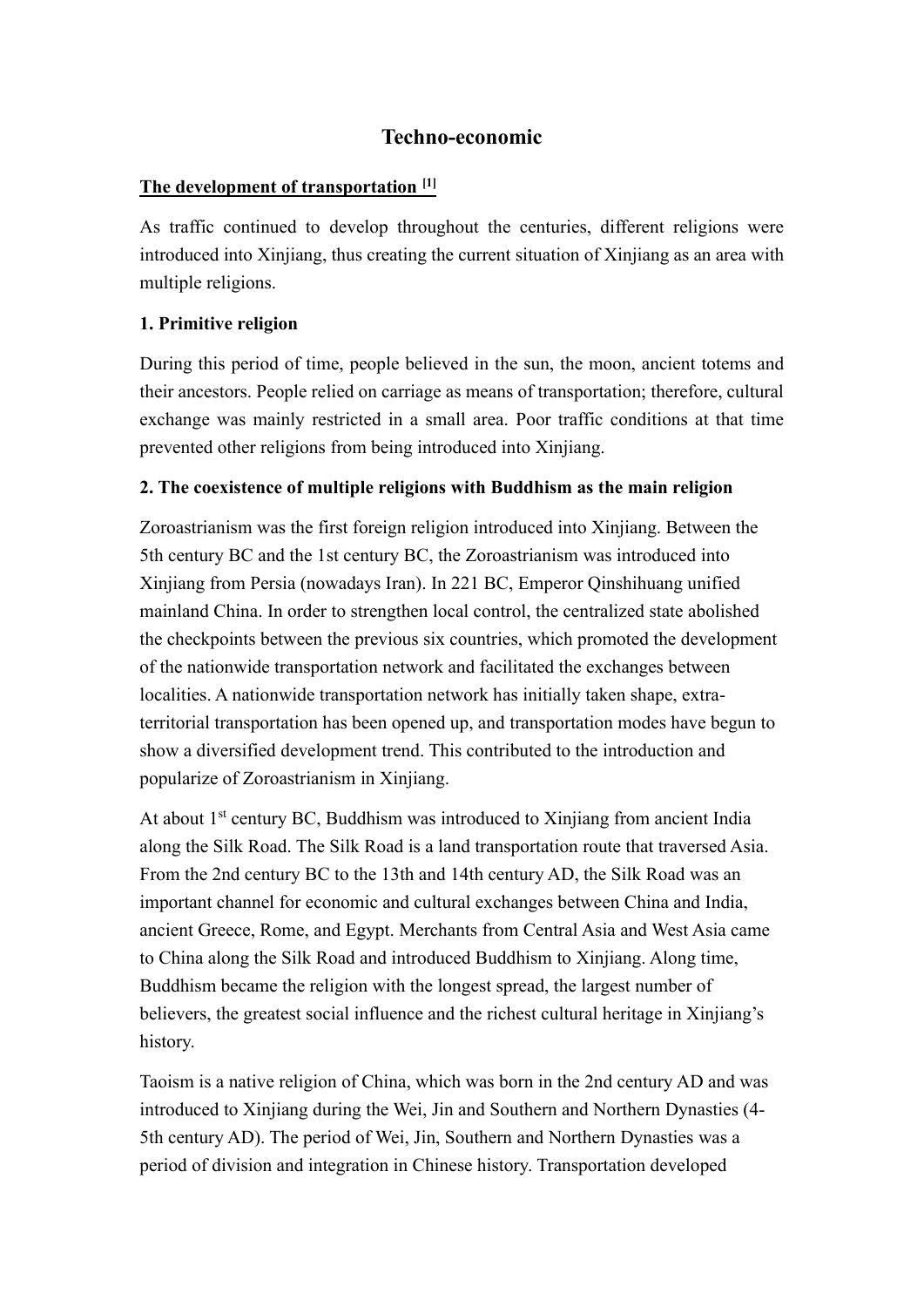regionally while the traffic outside China was temporarily stagnant, and the transportation mode with characteristics of the time was formed. The various regimes were committed to the development of transportation within their own sphere of influence, and the result was a great development of transportation in all regions of the country. Taoism also spread from the Central Plains to Xinjiang in the northwestern border of China.

# **3. The coexistence of multiple religions in which Buddhism and Islam were the main religions**

Islam was introduced to Xinjiang in the late 9th century and became the state religion of the dynasty in 960 AD, it was widely spread at that time. During Qing dynasty, the trade with countries in Central Asia promoted the development of traffic, therefore introduced Islam.

#### **4. The coexistence of multiple religions with Islam as the main religion**

Although both land and water transportation were fully developed during the Qing Dynasty, the closed-door policy implemented in 1757 restricted the introduction of foreign religions and led to the development of Islam in Xinjiang.

#### **War, Policies & Economy [1]**

The influence of war and policy factors started to produce a marked effect at the second, third and fourth period.

#### **1. Buddhism**

The prosperity of Buddhism roots deeply in the social factors. When Buddhism was introduced into Xinjiang, Xinjiang was in the stage of slavery development. There were numerous regional regimes with constant mutual confrontation and incessant wars, which caused both security and financial burdens for people in the region. The cruel plunder and oppression of the Hun nobility further aggravated the suffering of the people and intensified social contradictions.

The people needed hope of changing their lives through belief in Buddhism. On the other hand, slave owners also hope to eliminate the rebellion and dissatisfaction of working people through Buddhism. As a result, the slave owners supported the spread of Buddhism, which was quickly accepted by people in the region.

At around the  $4<sup>th</sup>$  and  $5<sup>th</sup>$  century, Buddhism became the main religion in Xinjiang and many temples and towers were built. The translation of Buddhist scriptures and research on Buddhism developed to a high level.

Then with the continuous harassment of the Rouran Khaganate and the Turkics, and the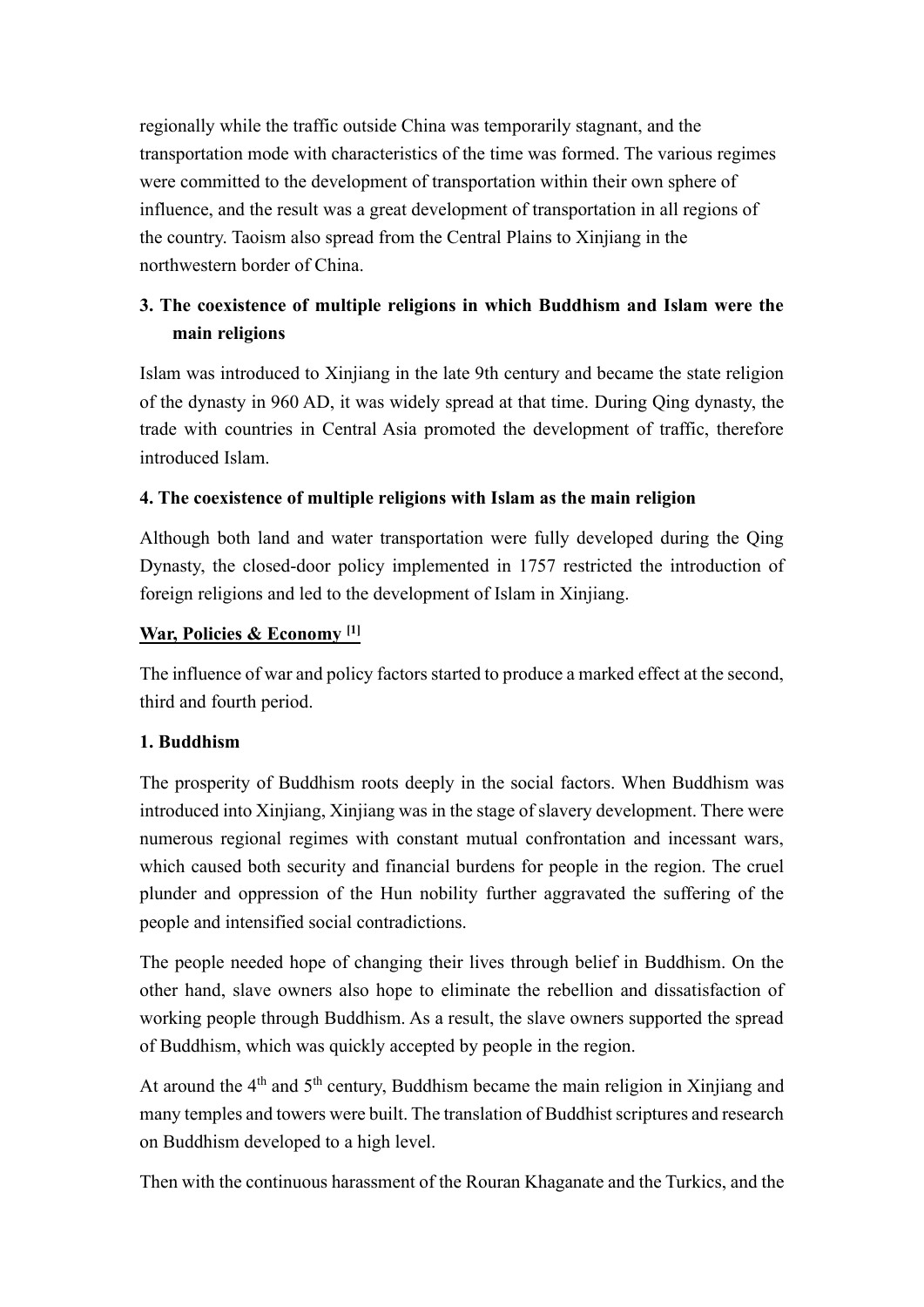annexation war of regional regimes, the society fell into turbulence with its people suffering and natural economy being damaged. The continuous expansion of the monks, the excavation of the thousand Buddha grottoes and the holding of Buddhist activities placed a heavier burden on the people. People didn't acquire neither improvement in life nor spiritual comfort from Buddhism, which resulted in lost of passion in the religion. Buddhism gradually lost its important status in Xinjiang.

In conclusion, the effects of war, policies and economy are significant during the development and decline of Buddhism.

#### **2. Islam**

During the  $7<sup>th</sup>$  century, the Arabs started their invasion in Asia. At the end of the century, Arab armies had started to invade Middle Asia, and Islam became the main religion in this region. After the Arab force declined, there were many regimes built based on Islam belief. For example, the Samanid Dynasty was one of the Islam regimes built just next to Xinjiang.

At that period of time, there were mainly three regimes dominating the Xinjiang region: Khotan, Gaochang and Karakhanids. The Kingdom of Karakhanids was closest to the Samanid Dynasty and was the direct victim to the latter's invasion. In 893 AD, the capital of Karakhanids fell into the enemy's hand and the ruler Oghulcak was forced to move to Kashgar.

Not soon after, internal dissension occurred in the Samanid Dynasty and Prince Nasr who lost the fight over power fled to Kashgar and asked Oghulcak for shelter. Not only did Oghulcak agreed him to stay at Artux, but he also appointed Nasr chief executive, in order to take advantage of their conflict. Nasr then used his blarney to talk Oghulcak into building a Mosque in Artux so that he could pray for his God. Nasr also secretly developed a member of the royal family, Sultan Satuq Bughra Khan, into a Muslim.

It was said that the ruler Oghulcak was Sultan Satuq Bughra Khan's uncle, and only was the governor because Satuq's father who was the true king was dead and Satuq was too young for the throne. Oghulcak promised to give back Satuq his throne but didn't abide by the promise. Instead, Satuq secretly developed a group of Muslims, launched a palace coup, and successfully overthrew his uncle's rule.

Immediately after Satuq became the king, he announced the legalization of Islam in the Karakhanids Kingdom. Although he promoted Islam for his whole life, he didn't successfully spread it to all corners of the kingdom.

After Satuq Bughra Khan died, his son Musa Bughra Khan succeeded to the throne. He took actions both from the inside and the outside, promoting Islam to every region,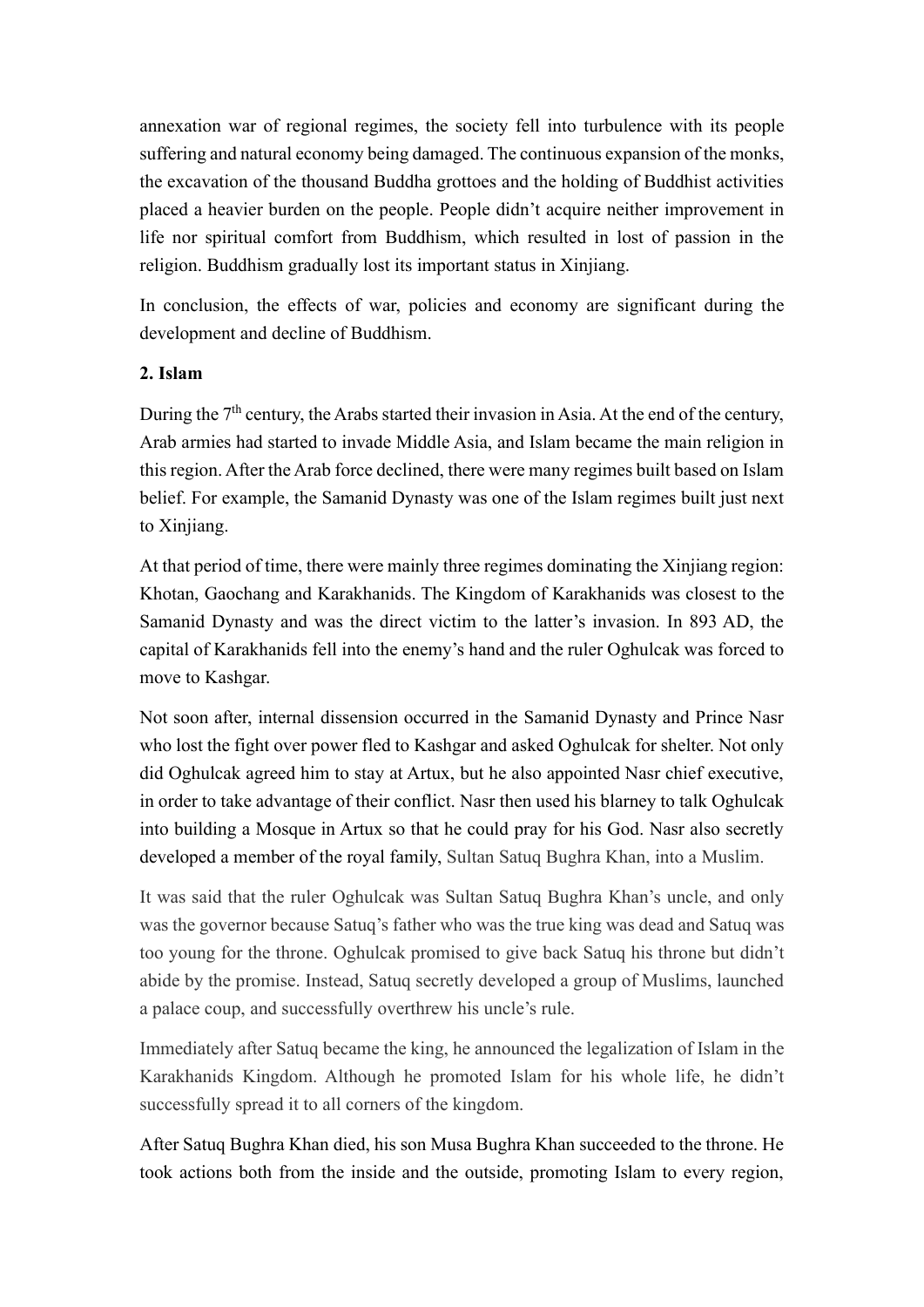while launching a holy war against Bacharagon Khan who was not religious. The victory of the war made Musa the one and only king in the Karakhanids Kingdom, with Kashgar the center of culture, economy, politics and religion.

Musa then collaborated with the upper class of Islam to launch Islamic propaganda activities and successfully promoted them to all parts of the kingdom. According to *The Complete History* of Ali ibn al-Athir, an Arab historian, 200,000 tents of Turks accepted Islam in 960 AD. This indicates Islam replacing Buddhism as the main religion in Xinjiang.

With the demise of Khotan, Buddhism ended about a thousand years of rule in the region.

In conclusion, policies and wars between regimes prove to influence the status of religions in Xinjiang greatly.

#### **3. Multiple religions**

In the  $12<sup>th</sup>$  century, the Khitans established the Western Liao regime in the western regions, but the rulers adopted the policy of religious freedom and tolerance, which gave the various religions in Xinjiang an opportunity to develop.

Although there were shifting between each religion's status in Xinjiang, the main situation is:

①Multiple religions coexist in the region throughout the history.

②The formation of coexisting multiple religions in Xinjiang depends greatly on the various nations in the area, which relates to geology mentioned before.

③**The attitude, policies and belief of the governors play an important role on the formation of religions in Xinjiang.**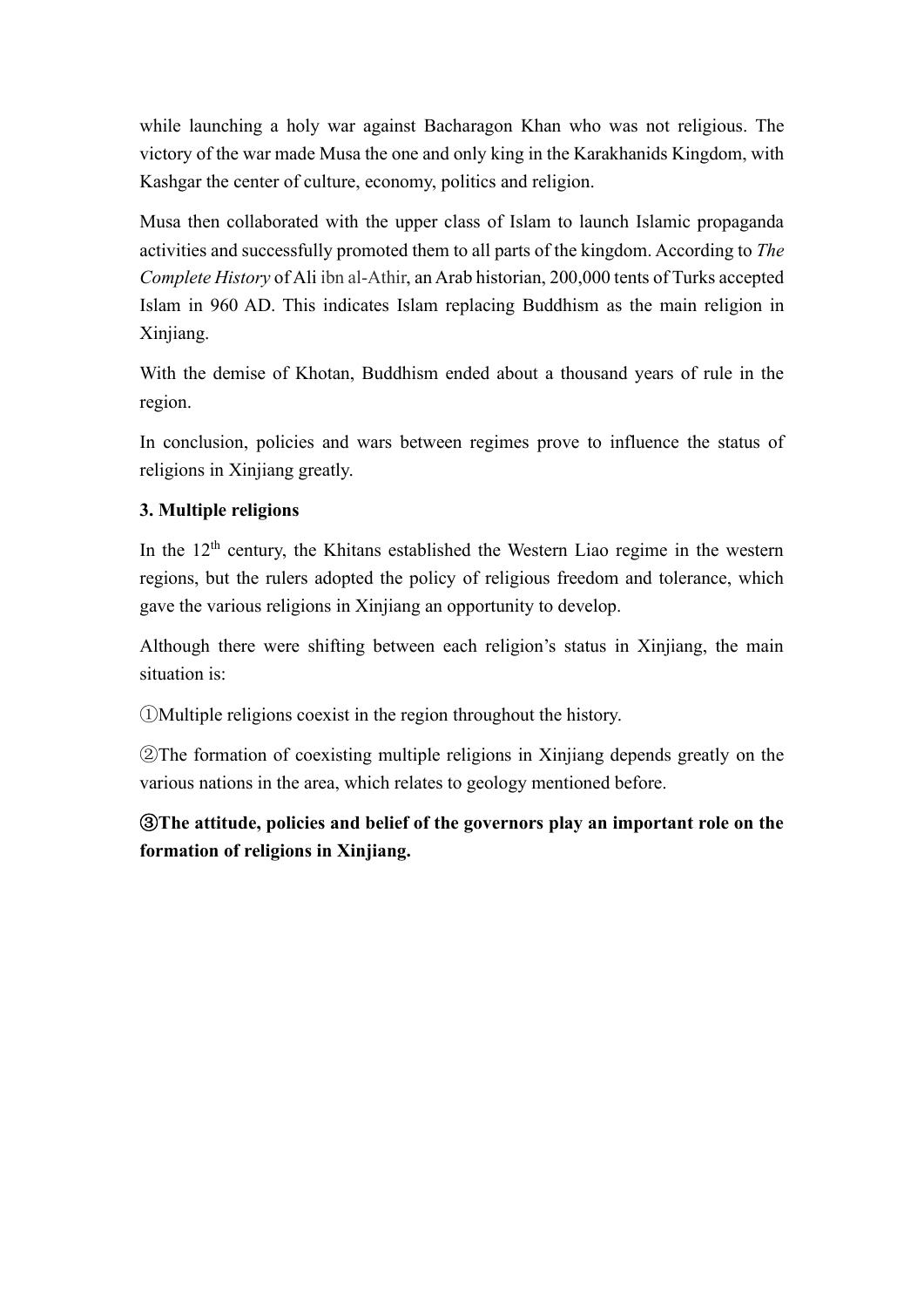# **Ideology[7][8][9][10][11]**

#### **1. Essence of belief [7]**

In addition to the geological position of Xinjiang which was remote from the central government in mainland China where people form mostly Confucian civilization, the essence of the cultures and beliefs also explain the religious situation in Xinjiang.

Confucian civilization is a kind of secular civilization which relies on the relationship between man and land in a specific farming settlement society. Because of its attachment to specific geographical space, the Confucian world view can only be imagined in the Han area of the Central Plains, which is difficult to implement without it. Its theoretical universality is "less universal" in real politics and has its particularity.

On the other hand, Islam is a monotheistic belief with the same origin as Judaism and Christianity. It is a kind of universal civilization, which does not rely on the specific spatial order of the world, but calls for and aims at the belief in the only real God (Allah).

No matter what the complex nature of Islamic civilization is, the fundamental difference between Confucian civilization and Islamic civilization lies in: one is secular, the other is monotheistic. The difference in the influence and shaping of the two civilizations on the society is essentially **the difference between the secular world and the belief.** 

Confucian civilization is a form of civilization which originated from the settlement farming society in the Yellow River Basin of the Central Plains. Feng Youlan once said on the economic basis of Chinese Confucian Civilization: China is a mainland country, and the Chinese people live on agriculture; the peasants only depend on the land, and the land can not be moved, so does the landlord as a scholar. Because of economic reasons, several generations of people have to live together, thus the Chinese family system has been developed. Most of the Confucianists demonstrate that the system is reasonable, or it is the theoretical explanation of the social system. As the Confucian civilization is based on the relationship between man and land in the farming settlement society in a specific geographical space, as long as this economic geographical basis exists, it has a strong vitality; only by breaking the economic foundation of Confucian civilization, can its existing form be changed.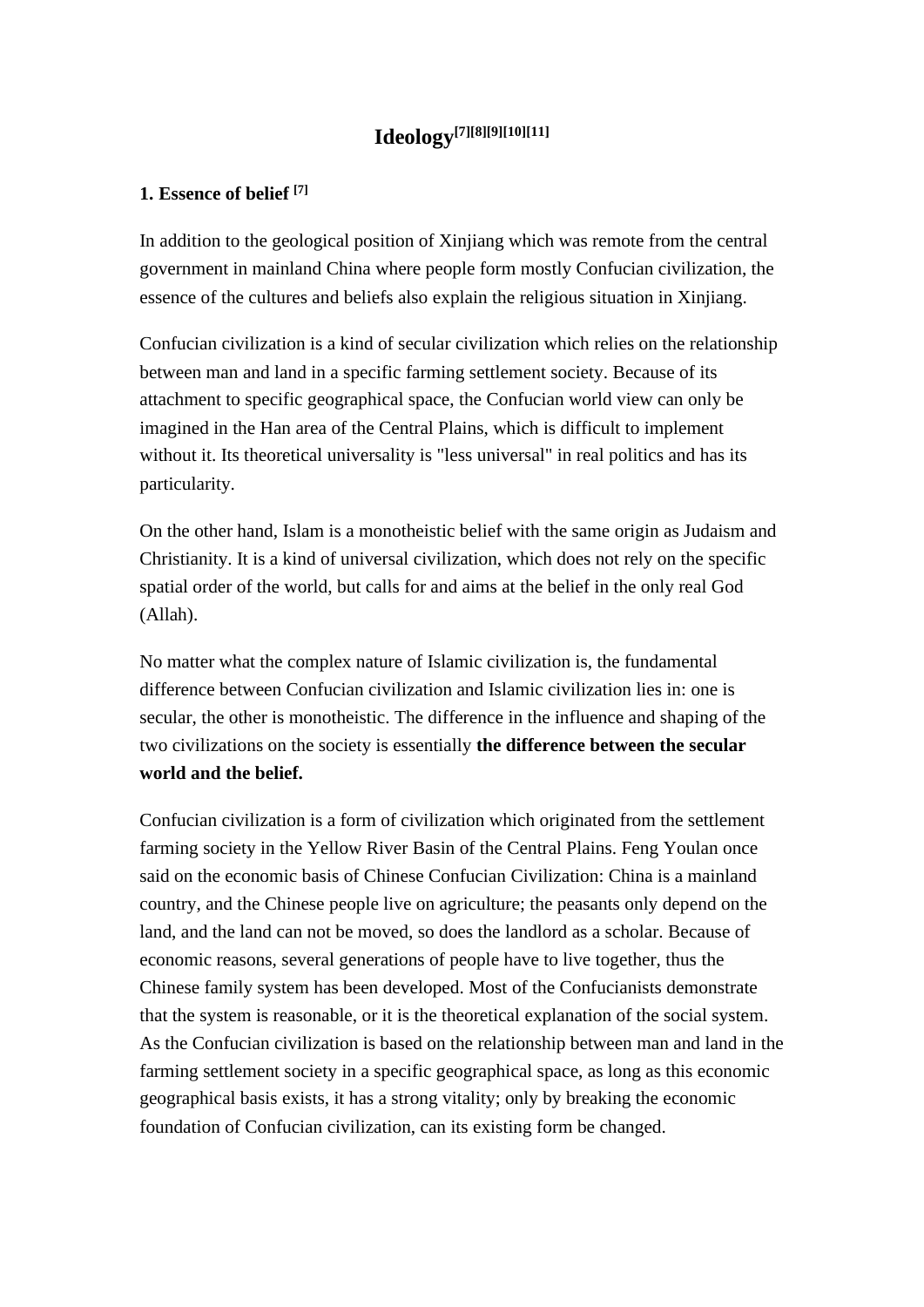**For nomads, their way of life is mobile, contrary to the Confucian settlement**,

which partially explains why Confucian's view wasn't accepted in Xinjiang.

## **2. Multi-ethnic**

Xinjiang borders many countries in the world, especially in some sensitive areas with ethnic hot issues, such as Central Asian countries, South Asia and West Asia. The eastern and Western civilizations are buffered here, and **the western civilizations are eclectic**. They are processed and transformed according to their own cultural background, and different language, culture, customs and religious psychology are formed.

The fragility and limitation of an ecosystem in southern Xinjiang and the seasonality of grassland in Northern Xinjiang make it difficult for the northern and southern Xinjiang to survive only by one economic situation. Therefore, the agricultural culture formed by the nomadic and commercial ethnic groups of agricultural nationalities, including herdsmen and commercial culture, has **formed different economic and cultural models in Xinjiang.**

#### **3. The transmission of religion among different ethnic groups**

Different cultural contexts give birth to different types of religion with obvious local characteristics during early development. While being introduced to the rest of the world, inevitably **they blended with customs of different areas and nations, thus absorbing cultural elements of those areas and nations.** For example, Chinese Buddhism was developed when Buddhism was introduced into areas populated by the Han people; when it was introduced into areas inhabited by Tibetans and Mongolians, Tibetan Buddhism came into existence.

Even today, the ideas and old customs of ancient religions and Shamanism can still be seen, to varying degrees, among many ethnic groups of Xinjiang. One of such examples is the worship to fire.

The influence of Buddhism is more far-reaching. Buddha niche, lotus patterns, lotus throne and the likes can still be seen in some old temples. As for lots of well-known Islam mazars in Xinjiang, some originated from ancient religions and others used to be the Holy Land of Buddhism and other forms of religions. This results from nationalization of foreign religion.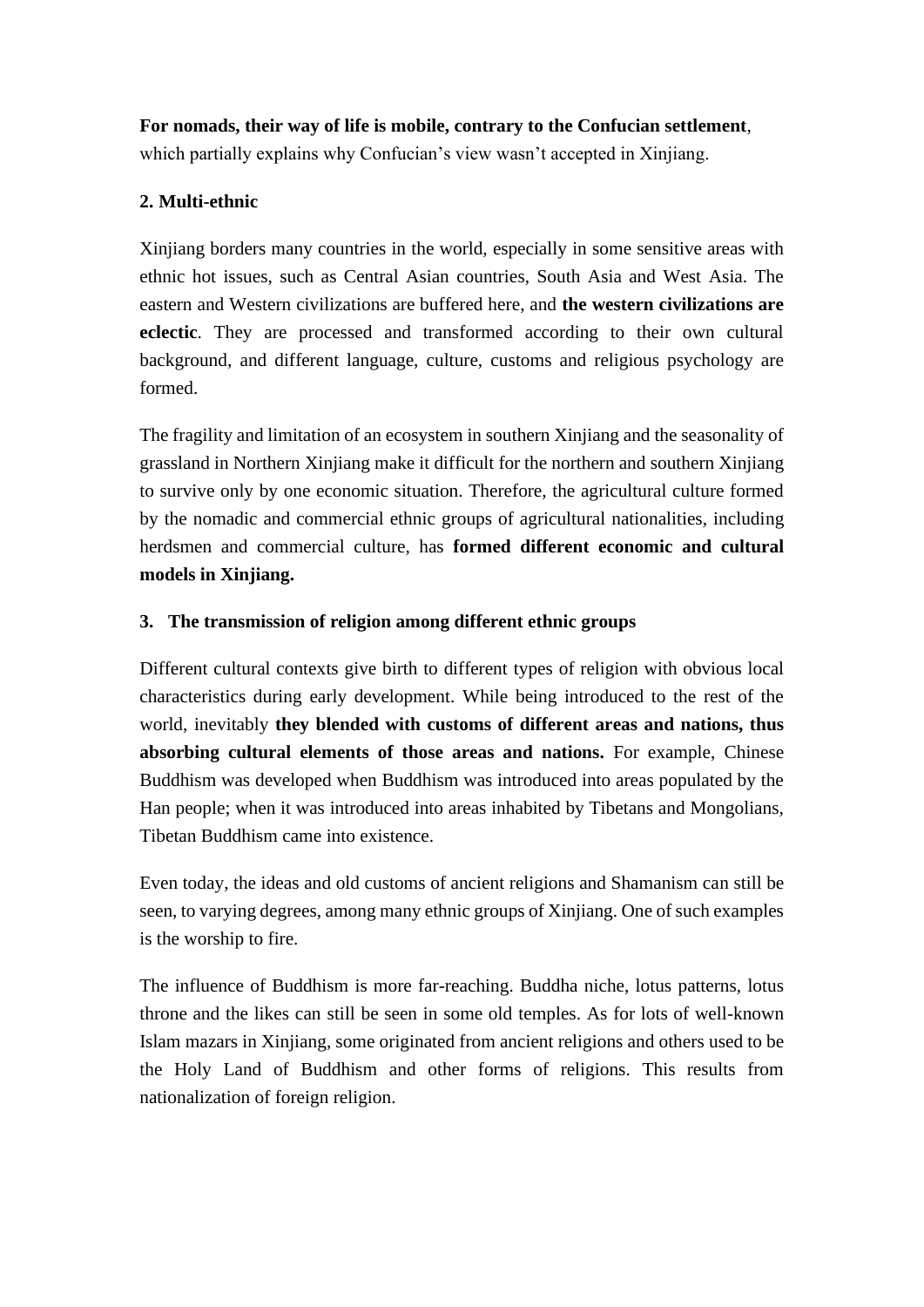During the spread of foreign religions in Xinjiang, it's inevitable for them to be nationalized. Only in this way is it possible for such religions to be widely accepted in areas with different cultural contexts.

#### **4. Interpenetration between different religions**

The long-term coexistence of multiple religions in Xinjiang leads to **the interpenetration between different religions, which in turn strengthens the coexistence pattern**. For example, Islam in Xinjiang was influenced by local Buddhism. In some mosques in southern Xinjiang, we can find ancient Buddhism art style, such as the use of lotus, auspicious clouds, and golden halo, in the murals and sculptures there.

In addition, there is a special "begging" group among the Moslem in southern Xinjiang that is originated from palmers, a special group of monks travelling from shrine to shrine under poverty, in Buddhism. They are neglectful of their appearance, extremely resent their lives in the real world, refuse to get married to have children and do not have jobs, just wandering all day and begging for a living. It shows that Islam in Xinjiang recognizes some of the spirits and culture of Buddhism. This kind of interpenetration promotes an inclusive cultural atmosphere in Xinjiang, which helps to establish a peaceful relationship between various religions, consolidating the coexistence of religions.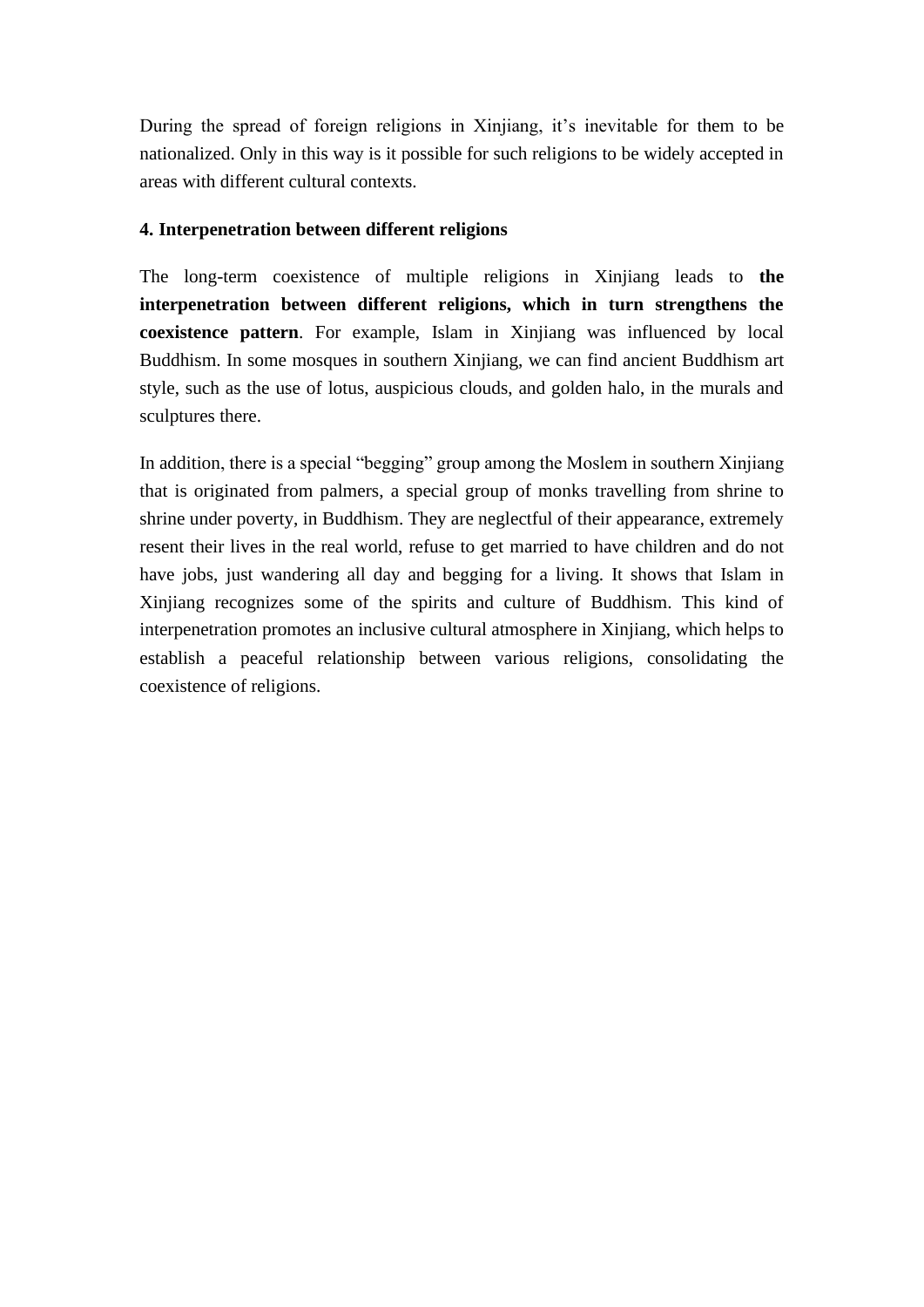# **Modern changes**

#### **Technology**

With the development of technology, the integration and communication of different religions become much easier than before. To some extent, this **alleviates the religious contradictions in Xinjiang.**

In the past, many religious conflicts and wars broke out in Xinjiang due to lack of communication. For example, In the late 9th century and early 10th century, the Karakhanids accepted Islam. It started a 40-year-long religious war in the mid-10th century against the Buddhist Kingdom of Khotan, conquered it in the early 11th century and imposed Islam there, putting an end to the thousand-year history of Buddhism in that region. With the expansion of Islam, Zoroastrianism, Manichaeism, and Nestorianism declined. In the mid-14th century, the rulers of the Eastern Chagatai Khanate (1348-1509) spread Islam to the northern edge of the Tarim Basin, the Turpan Basin and Hami through war and duress [12].

However, nowadays the development of technology might be a way to solve these problems. Thanks to the advent of the Internet, people's communication has become much easier than past, which enables people to **understand each other's cultural and religious backgrounds**. This has greatly **reduced the probability of religious conflicts and made Xinjiang more stable and harmonious**.

#### **Media & Education**

As time goes on, the media develops faster and faster. TV, radio and social media platforms, such as Weibo and Douban, have become the latest means of information transmission. The faster the speed of information dissemination is, the higher the degree of information diversification is, and the more extensive the sources of information are. Therefore, religions can be spread through media and gradually become diversified. As information sources become more and more extensive, information redundancy has become a major problem in information dissemination, which has also become a reason that affects the multi-religions in Xinjiang. As **information redundancy affects people's ability to capture and judge information** [13], Xinjiang is geographically isolated, and the diversity of religions is quickly reflected here.

Education is also a major social factor contributing to the multi-religious development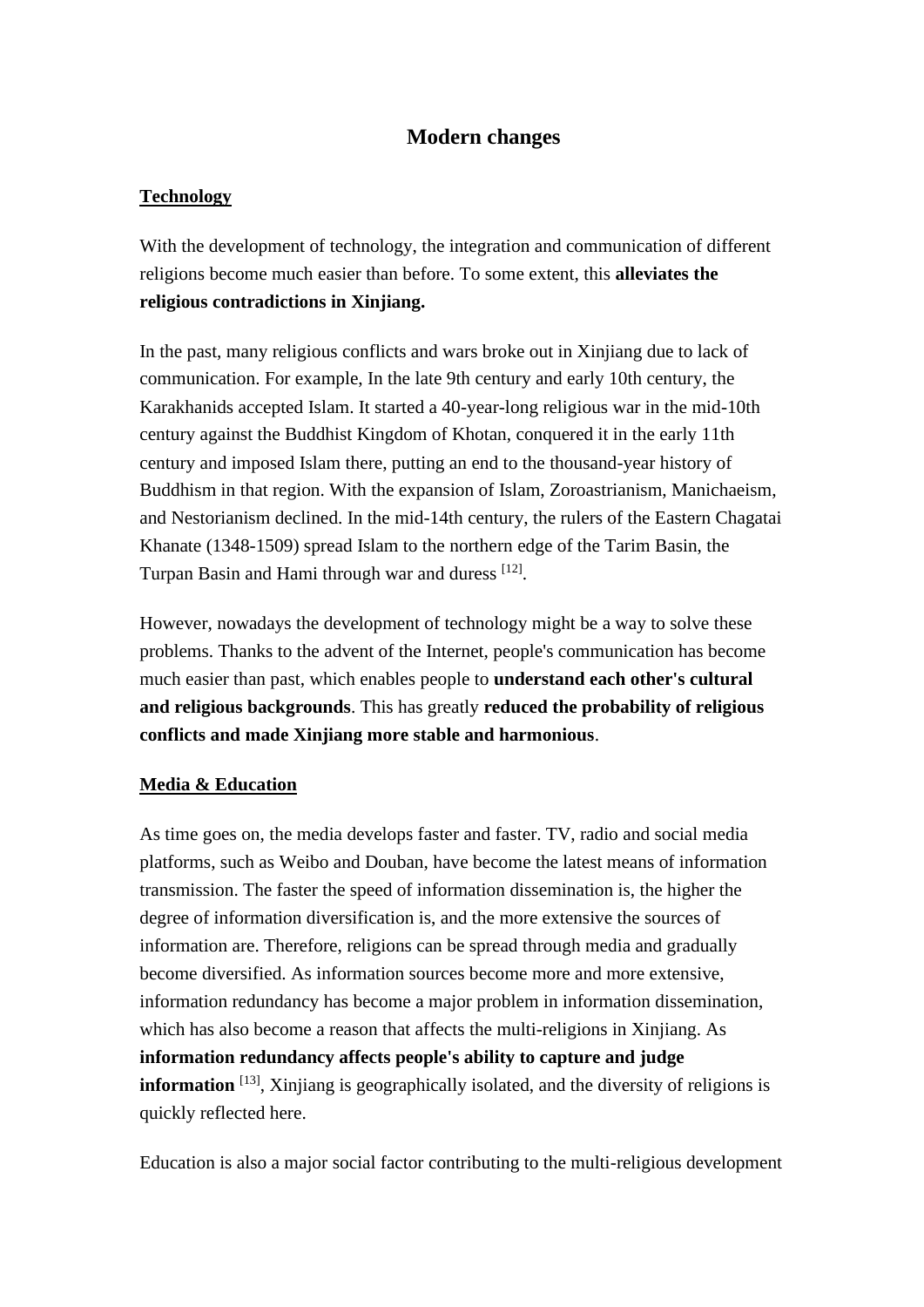in Xinjiang. Due to the great disparity in the distribution of educational resources among different regions in Xinjiang, **the residents' cognition of religion is also different due to the different educational level and level they have received** [14] . Some schools provide religious education, while some schools do not, so the religious and cultural backgrounds of residents are different. Therefore, multiple religions can coexist in Xinjiang.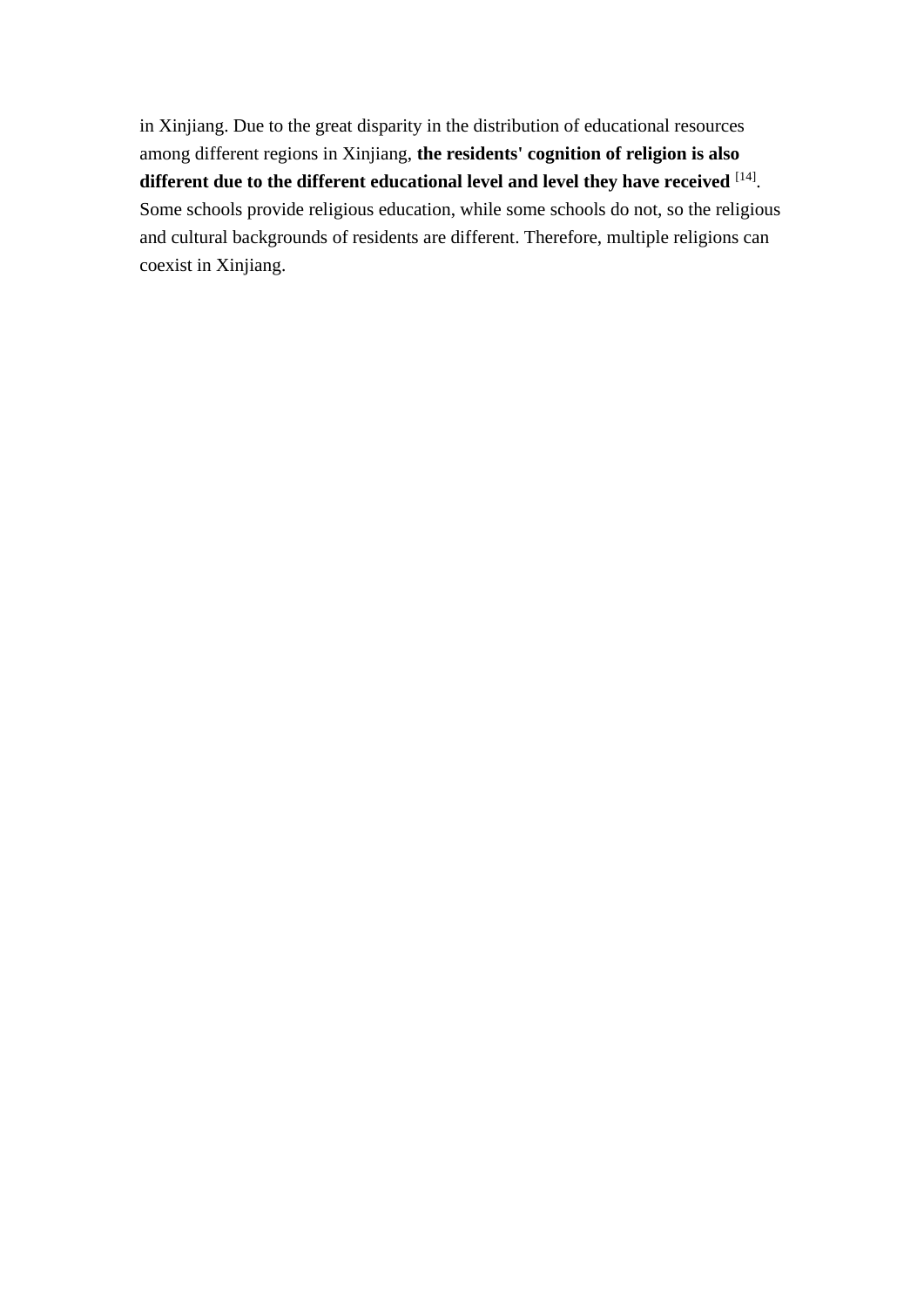# **References**

[1] Li, J.X. (2003*). An overview of the evolution of religion in Xinjiang*. Urumqi: Xinjiang's People Publishing House.

[2] Cai, H.Y. (May, 2020). *Analysis on hydrogeological conditions of Aker block in Wuqia County, Xinjiang.* Ground Water, 2020(3), 50-51.

[3] Du, M.D & Shi, Q.J. (n.d). *Effects of Climate and Land Use Change on Agricultural Water Consumption in Yutian Oasis.* Bulletin of Soil and Water Conservation, 2020(3), 103-109.

[4] Adili abliz. (March, 24th, 2020). *Nestorianism in Xinjiang History.* China Nationalities daily.

[5] Ma, Y.X. (March, 2020). *The different fates and origins of Nestorianism and Islam in China in Tang and Yuan Dynasties.* Tibetan Plateau Forum, 29, 104-110.

[6] Peng, J.Y & Wang, J.Y. (2019). *The Turkic ashide's family from the perspective of the interaction between Tang Dynasty and Turkistan*. Journal of Dunhuang Studies, 2019(004), 138-155.

[7] Zan, T. (2011). *The geographical and the civilizational: constructing the Chinese commonsense cognition of Central Asia*. National Interest, 2011(5).

[8] Ma, P.Y & Zuliati Simayi. (2018). *Communion and coexistence is the mainstream of religious relations in Xinjiang*. Seeking Truth, 2018(20), 62-64.

[9] Ma, D.Z & Zhou, W.P. (July 22nd, 2019). *People's Daily: Xinjiang is a big home for many nationalities to live together.* People's Daily, July 22nd ,2020, 06.

[10] (2005). *The spread of Islam in Xinjiang.* Retrieved from <http://www.chinaembassy.org.sa/chn/zt/zgmsl/t190860.htm>

[11] The State Council Information Office of the People's Republic of China. (2016). *Freedom of Religious belief in Xinjiang*. Foreign Languages Press.

[12] The State Council Information Office of the People's Republic of China. (2019). *Historical Matters concerning Xinjiang*. Foreign Languages Press.

[13] Feng, X.Z. (2015). *A study on the influence of new media on the cultural communication of ethnic minorities in Xinjiang*. Today's Massmedia, 2015(9), 132- 133.

[14] Huang, W.Y. (2015). Xinjiang religious culture ecology and its influence on Higher Education. Journal of Sichuan Institute of Socialism, 2015(2), 55-57.